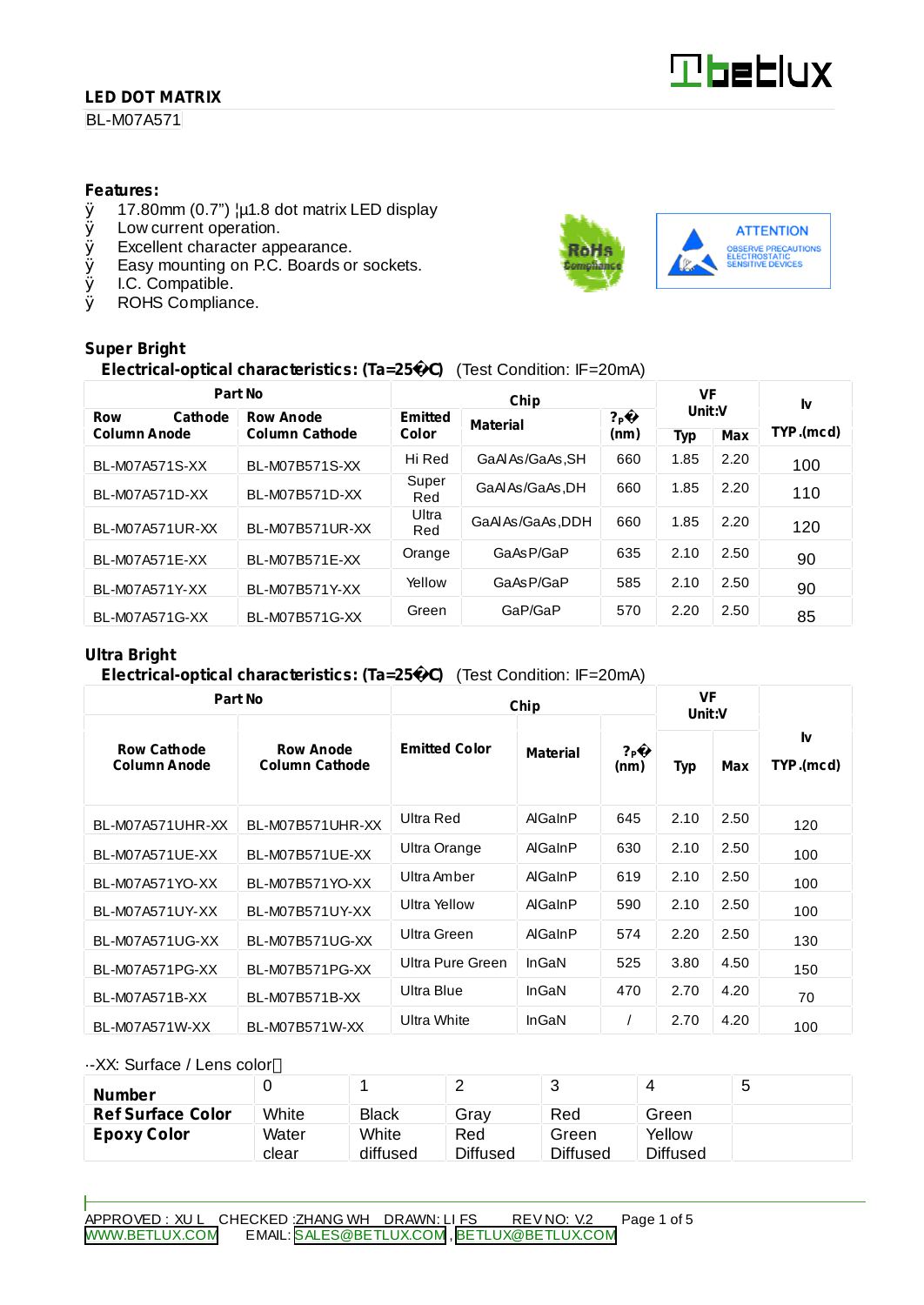#### **LED DOT MATRIX**

BL-M07A571

#### **Absolute maximum ratings (Ta=25°C)**

| <b>Parameter</b>                                                                                                                                | S              | D   | UR  | Е   | v   | G   | Unit |
|-------------------------------------------------------------------------------------------------------------------------------------------------|----------------|-----|-----|-----|-----|-----|------|
| <b>Forward Current</b><br>– l⊧                                                                                                                  | 25             | 25  | 25  | 25  | 25  | 30  | mA   |
| Power Dissipation $P_d$                                                                                                                         | 60             | 60  | 60  | 60  | 60  | 65  | mW   |
| Reverse Voltage V <sub>R</sub>                                                                                                                  | 5              | 5   | 5   | 5   | 5   | 5   |      |
| Peak Forward Current I <sub>PF</sub><br>(Duty 1/10 @1KHZ)                                                                                       | 150            | 150 | 150 | 150 | 150 | 150 | mA   |
| Operation Temperature T <sub>OPR</sub>                                                                                                          | $-40$ to $+80$ |     |     |     |     |     |      |
| Storage Temperature $T_{STG}$                                                                                                                   | $-40$ to $+85$ |     |     |     |     |     |      |
| <b>Lead Soldering Temperature</b><br>Max.260 $\pm$ 5°C for 3 sec Max.<br>(1.6mm from the base of the epoxy bulb)<br>$\mathsf{T}_{\mathsf{SOL}}$ |                |     |     |     | °C  |     |      |

#### **Absolute maximum ratings (Ta=25°C)**

| Parameter                                                 | <b>UHR</b>                                                                  | UE  | YO  | UY  | UG  | PG  | в   | W            | U<br>nit |
|-----------------------------------------------------------|-----------------------------------------------------------------------------|-----|-----|-----|-----|-----|-----|--------------|----------|
| <b>Forward Current</b><br>l⊧.                             | 30                                                                          | 30  | 30  | 30  | 30  | 30  | 30  | 30           | mA       |
| Power Dissipation $P_d$                                   | 75                                                                          | 65  | 65  | 65  | 75  | 110 | 120 | 120          | mW       |
| Reverse Voltage V <sub>R</sub>                            | 5                                                                           | 5   | 5   | 5   | 5   | 5   | 5   | 5            |          |
| Peak Forward Current I <sub>PF</sub><br>(Duty 1/10 @1KHZ) | 150                                                                         | 150 | 150 | 150 | 150 | 150 | 100 | 100          | mA       |
| $-40$ to $+80$<br>Operation Temperature T <sub>OPR</sub>  |                                                                             |     |     |     |     | °C  |     |              |          |
| Storage Temperature $T_{STG}$                             | $-40$ to $+85$                                                              |     |     |     |     |     |     | $^{\circ}$ C |          |
| <b>Lead Soldering Temperature</b><br>Lsoi.                | Max.260 $\pm$ 5°C for 3 sec Max.<br>(1.6mm from the base of the epoxy bulb) |     |     |     |     |     |     | °C           |          |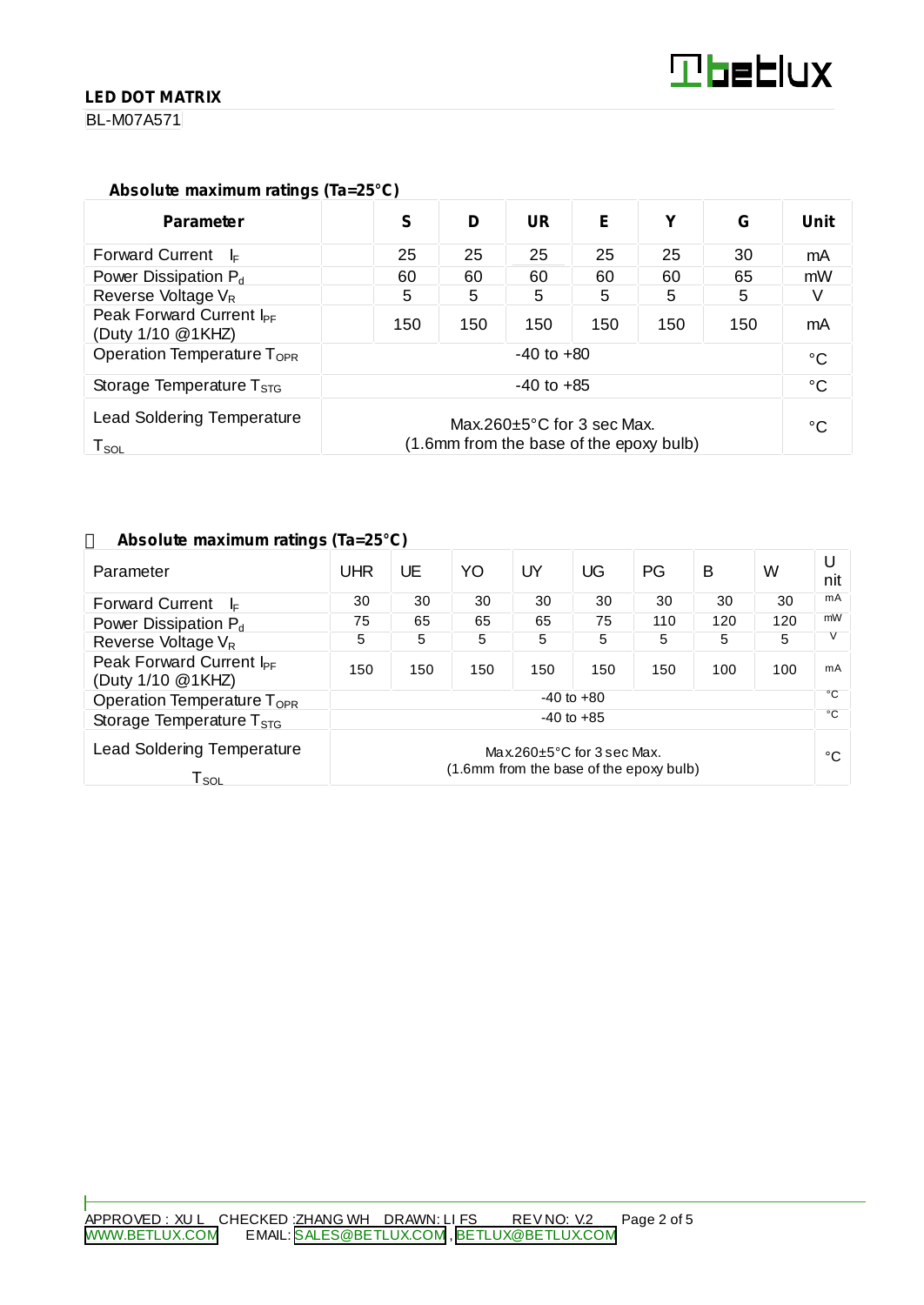BL-M07A571

#### **Package configuration & Internal circuit diagram**

# BL-M07X571 Series



## **BL-M07A571**



## **BL-M07B571**



Notes:

- 1. All dimensions are in millimeters (inches)<br>2. Tolerance is  $\pm 0.25(0.01)$  unless otherwise
- 2. Tolerance is  $\pm 0.25(0.01")$  unless otherwise noted.<br>3. Specifications are subject to change without notic
- Specifications are subject to change without notice.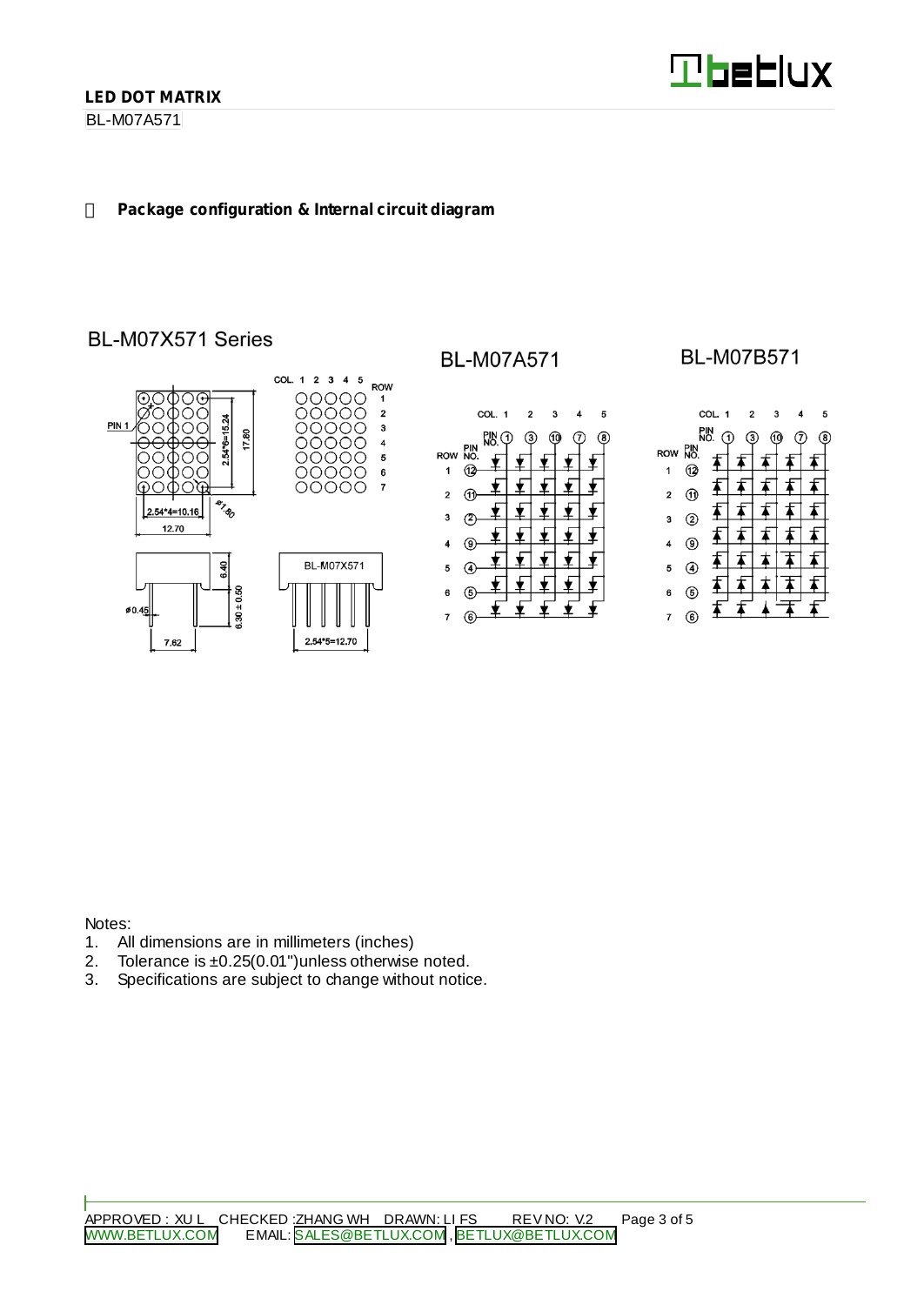# **Tbeblux**

#### **LED DOT MATRIX**

BL-M07A571

**Typical electrical-optical characteristics curves:**



- (1) GaAsP/GaAs 655nm/Red
- (2) GaP 570nm/Yellow Green
- (3) GaAsP/GaP 585nm/Yellow
- (4) GaAsp/GaP 635nm/Orange & Hi-Eff Red
- (5) GaP 700nm/Bright Red
- (6) GaAlAs/GaAs 660nm/Super Red
- (8) GaAsP/GaP 610nm/Super Red
- (9) GaAlAs 880nm
- (10) GaAs/GaAs & GaAlAs/GaAs 940nm
- (A) GaN/SiC 430nm/Blue
- (B) InGaN/SiC 470nm/Blue
- (C) InGaN/SiC 505nm/Ultra Green
- (D) InGaAl/SiC 525nm/Ultra Green



FORWARD VOLTAGE (Vf) FORWARD CURRENT VS. FORWARD VOLTAGE



RELATIVE LUMINOUS INTENSITY VS. FORWARD CURRENT FORWARD CURRENT (mA)



AMBIENT TEMPERATURE Ta( ) FORWARD CURRENTVS. AMBIENT TEMPER ATLIRE



NOTE:25 free air temperature unless otherwise specified